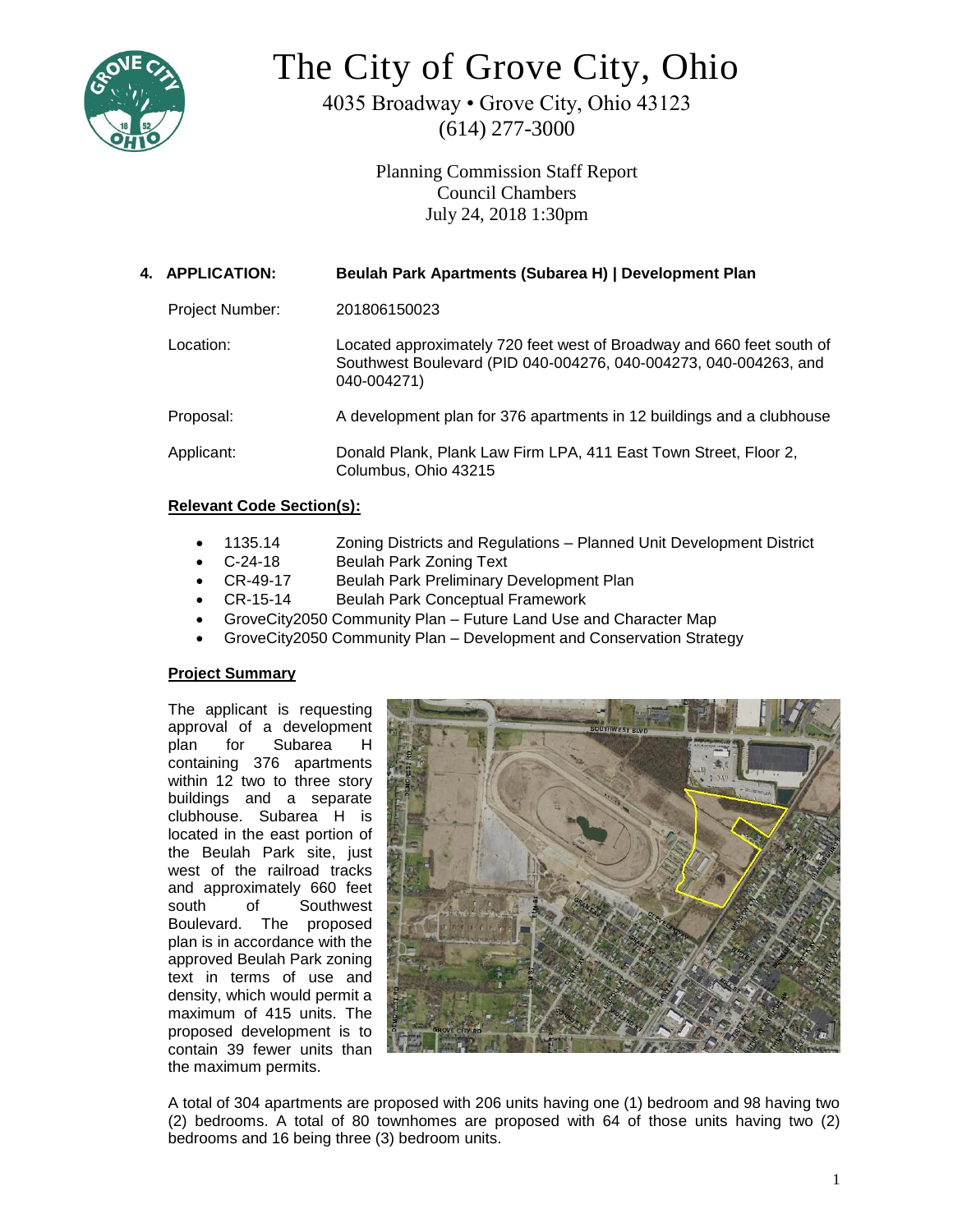City Council approved the preliminary development plan for Beulah Park in December 2017 under CR-49- 17, and the rezoning for the site was approved in May 2018 under C-24-18. The proposed development for Subarea H meets the requirements of the zoning text approved as part of the rezoning application.

The site of the proposed development was identified as "Mixed Neighborhood" on the GroveCity2050 Community Plan Future Land Use and Character Map. This land use calls for a mix of housing types with the potential to incorporate small-scale, neighborhood-oriented retail or office uses. These districts are typically located within a walkable distance to a neighborhood activity center. The proposed development is in line with this future land use, as it offers a unique housing option within the Beulah Park development and for the larger community. The development will bring additional residents within walking distance of the historic Town Center, and contribute to the mixed-use environment designated for the area on the GroveCity2050 Development and Conservation Strategy. The proposed development is also in alignment with the five Redevelopment Principles of the Beulah Park Conceptual Framework, including an emphasis on quality design and connectivity within the development and to the larger network.

# Site Plan

The 24.08-acre site is proposed to have two 32' curb cuts off of Street "A" of the Beulah Park public roadway network. Each entrance will be two-way with a landscape median in the center. Access drives throughout the site will be either 24' or 22' in width and be two-way. Most of the provided parking will be pull in spaces along the access drives or in garages located off of the access drives, with some parallel spaces also provided off private access drives. The applicant is proposing to utilize 18" straight curbing throughout the site.

A total of 376 apartments are proposed with of 304 traditional apartments and 80 townhomes. The overall density of the site is 15.61 dwelling units per acre which is within the permitted density as noted in the approved zoning text.

A total of 12 multi-story apartment and townhouse buildings are proposed throughout the site and will vary in size with the larger buildings proposed to have 32 to 48 units



each and the smaller buildings proposed to have 16 to 24 units each. There are 10 proposed garage structures located throughout the site, ranging from six (6) to nine (9) spaces available within them. The proposed clubhouse will be located on the west side of the site near the southern entrance and will also have a pool and a mail kiosk located nearby. In addition to the clubhouse and pool, other site amenities include a variety of open space, tot lot, and dog park.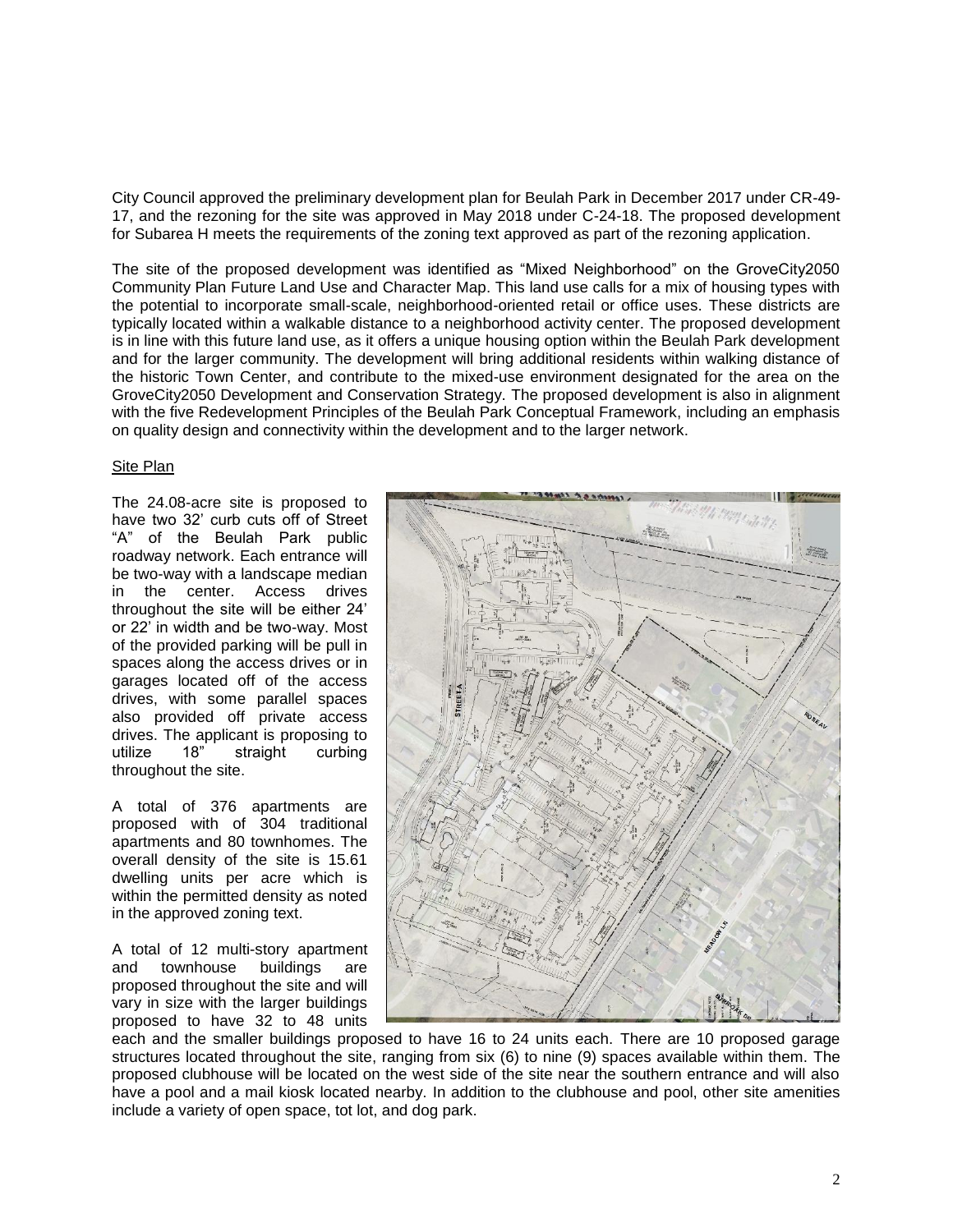Sidewalks will be provided throughout the site, on both sides of most privates drives. The sidewalks on site will connect with sidewalks along Street "A" to connect with the larger sidewalk network through Beulah Park to provide pedestrian circulation in the area.

Based on the number of units proposed, 16.8 acres of open space is required for the subarea. Although only 2.39 acres of open space is provided on the proposed plans, in the tot lot, dog park, and clubhouse areas, when taking in the larger context of the development into consideration, which includes a large central open space, it offsets the deficiencies within the individual subareas.

Two (2) stormwater detention ponds are located in the site, with one in the southern portion of the site, and the second in the northern portion of the site. In order to make the southern pond more of an amenity to residents, a path should be installed around it, or at minimum sidewalks be installed along the parking areas and drives adjacent to the pond.

# Landscaping

A landscape plan was provided showing different landscaping around the site and buildings as well as an existing tree inventory showing approximately 400 trees to be preserved in the large tree stand at the northeast portion of the site. Although a tree inventory was submitted and plans show this tree stand as remaining, a tree preservation plan was not submitted showing how the trees will be preserved (signage, specific boundaries of preservation, etc.). This will need to be completed with the engineering / site improvement plan.

Entry features are proposed to have a combination of evergreen shrubs and other plantings along both sides of each entrance and landscape median. Stone columns will also be provided along each entrance with 4' white vinyl cross buck fencing, matching features proposed throughout Beulah Park. Areas along Street "A" are proposed to be sodded and lined with the stone columns and cross buck fencing as well.

The clubhouse and pool will be landscaped with four (4) different types of ornamental trees, nine (9) types of shrubs, and a combination of other plantings.

Norway Spruce trees are proposed on the outside of the 6' vinyl fencing to further screen parcel 040- 004268 from the buildings, with the entire western property line being screened and portions of the southern. While staff is supportive of the proposed screening, additional trees should be provided along the southern property line to more fully screen that property line, particularly with the majority of the buildings being visible from that area.

Screening is proposed along the eastern property line to buffer from the railroad tracks and along the northern property line. Plantings in these areas include evergreen trees, Autumn Blaze Maple trees, and Wright Brothers Sugar Maple trees. While staff is supportive of these plantings, the screening along the eastern property line is blocked by a proposed 6' white vinyl fence. The location of this fence needs to be reversed to be to the east of the plantings.

Some landscaping is provided around each building, but additional shrubs and perennials are needed to meet the plantings requirements around buildings 6, 7,8,10, 11, and 12. Additionally, a fence is proposed around the a/c units, but landscaping is not provided and is needed to meet screening of service structures requirement.

Landscaping is proposed around the pond in the southern portion of the site, including American Yellowwood and American Dream Oak trees, and some evergreen trees. A couple small landscape beds are also proposed. More landscaping is needed for this pond to comply with standard drawing C-GC-98, including needing 20% of the pond's bank having landscaping beds.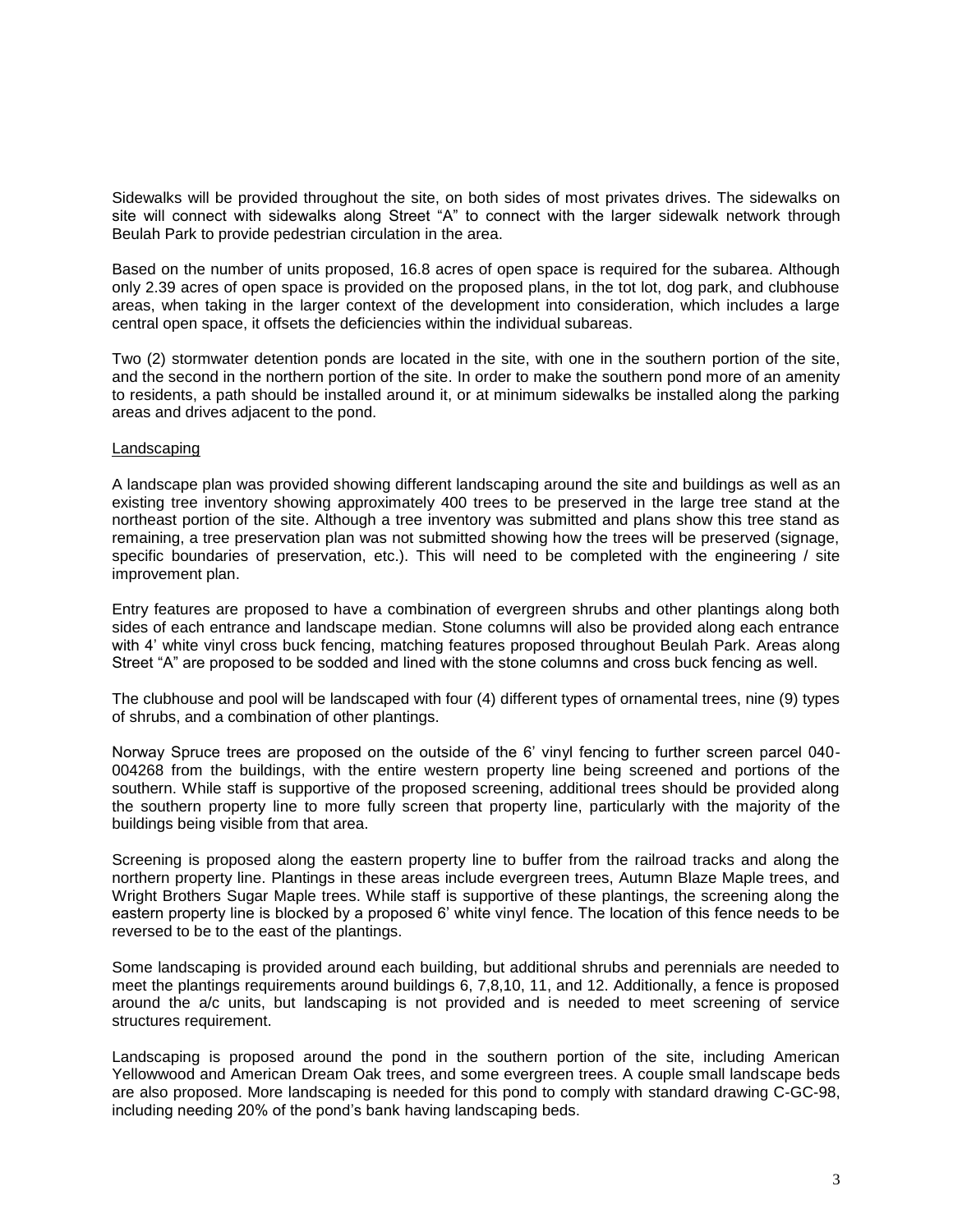## **Buildings**

Five (5) different building types have been submitted for the proposed apartments and townhouses, with each containing different unit types. The largest buildings will have 48 units, contain all apartments, and be three-stories in height at approximately 137,000 square feet in size each. The smallest buildings will contain 16 units with a combination of apartments and townhouses and be two-stories in height at approximately 33,000 square feet in size. Some unit types including the townhouse buildings are proposed to utilize pitched roofs (with "Mission Brown" asphalt shingles) and be located further east on the site away from the streets with attached garages on the sides. The all apartment buildings are proposed to utilize flat roofs and be closer to or along Street "A" to provide a more urban look to the Subarea. Each building is proposed to utilize brick veneer (Triangle Brick "Bessemer Grey") along the first and portions of the second story with vertical board and batten vinyl siding and horizontal vinyl lap (Odyssey Plus "Tuscan Clay", "Vintage Wicker", and "Monterey Sand") siding used on the upper portions and around any proposed attached garages. Each building will provide balconies proposed with aluminum railings and beige or cream wood framing.





Two (2) different designs for detached garages have been submitted, but both are proposed to utilize the same materials and colors found on the proposed apartment buildings. Any garage visible from Street "A" will be finished primarily in brick veneer, and garages not visible from the street will be finished in brown horizontal vinyl lap siding. Both garages will have pitched roofs with "Mission Brown" asphalt shingles, and both will have the same style and color of light brown garage doors.

The proposed clubhouse, as with the other buildings, will be finished in the same materials utilizing brick veneer around the northern portion of the building with horizontal vinyl lap siding around the remainder of the building. The northern portion is proposed to have a pitched roof with the remainder of the building having a flat roof. A stone wall is proposed around the building as well. Aluminum framed and glass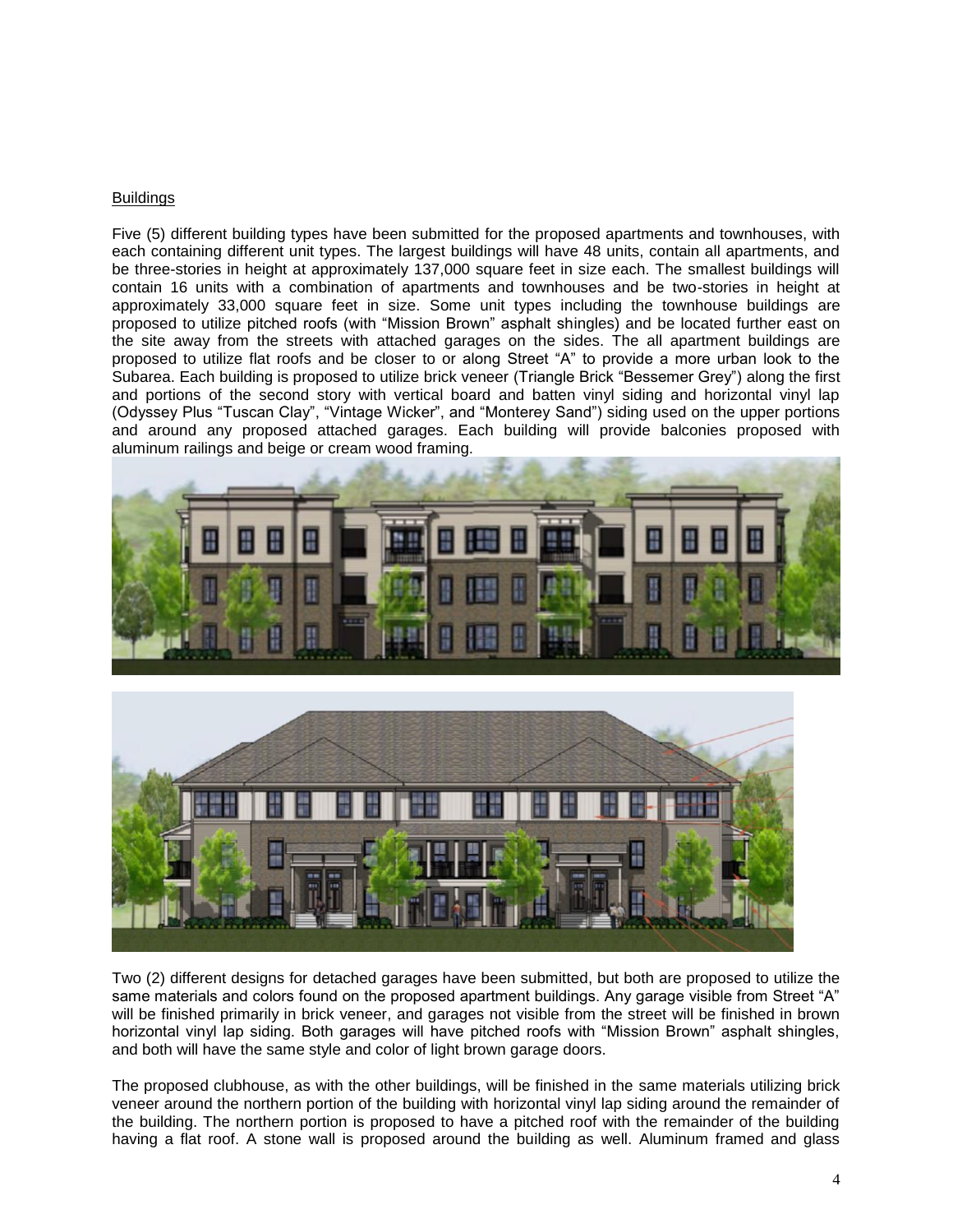overhead doors will be provided around the clubhouse that can be opened and lead out to the community pool and outdoor seating areas.



Service buildings and the pool pavilion will be finished in a brick watertable with brick veneer on the remaining walls and a pitched roof with "Mission Brown" asphalt shingles. The mail pavilion will be finished in a brick veneer watertable and hortizontal vinyl siding utilized on the remaining walls, and the same type of pitched roof as the other service buildings.

Gates at the entrances to the site will utilize manufactured stone veneer walls, the same type of stone proposed around the clubhouse, with a white cast stone or cut stone cap and white steel gates.

The dog park is proposed to be fenced with a four (4) foot white "cross buck" vinyl fence with black vinyl coated wire mesh around the fences interior.

A six (6) foot white vinyl fence is proposed along the east and south property line of parcel 040-004268 and along the eastern property line to buffer the site from the railroad tracks. While staff is supportive of the fencing, the proposed fencing along the eastern property line is on the outside of the proposed landscaping, and staff is not supportive of this layout and believes that the fence should be located on the east side of the plantings.

The trash compactor is proposed to be enclosed with a white vinyl fence. Staff is not supportive of service structures being screened with vinyl fencing, and would instead be supportive of utilizing brick veneer walls, matching that used on the buildings with stained 100% opaque wood gates.

# Parking

A total of 660 parking spaces are proposed throughout the site, providing approximately 1.75 spaces per unit or 1.14 spaces per bedroom. Most of the spaces (581 spaces) will be uncovered and 79 of the spaces will be covered, within the proposed attached and detached garages. Parking spaces will range in size from nine (9) feet by 18 feet for standard spaces to parallel spaces proposed to be nine (9) feet by 20 feet. The plans also state that all parking lot striping and pavement markings will be white.

#### Lighting

The site lighting fixtures are proposed to be LED, black, and decorative ("New Orleans II HT"), utilizing a similar style to the lamplighter lighting fixtures found in Town Center.

#### Signage

One (1) sign is proposed in front of the clubhouse along Street "A". The proposed monument sign will have a manufactured stone veneer base matching and connecting to the proposed stone veneer wall around the clubhouse. The sign will be approximately 26.6 square feet in size and have black lettering stating "Beulah Park Apartments" with a beige background. The Beulah Park zoning text states that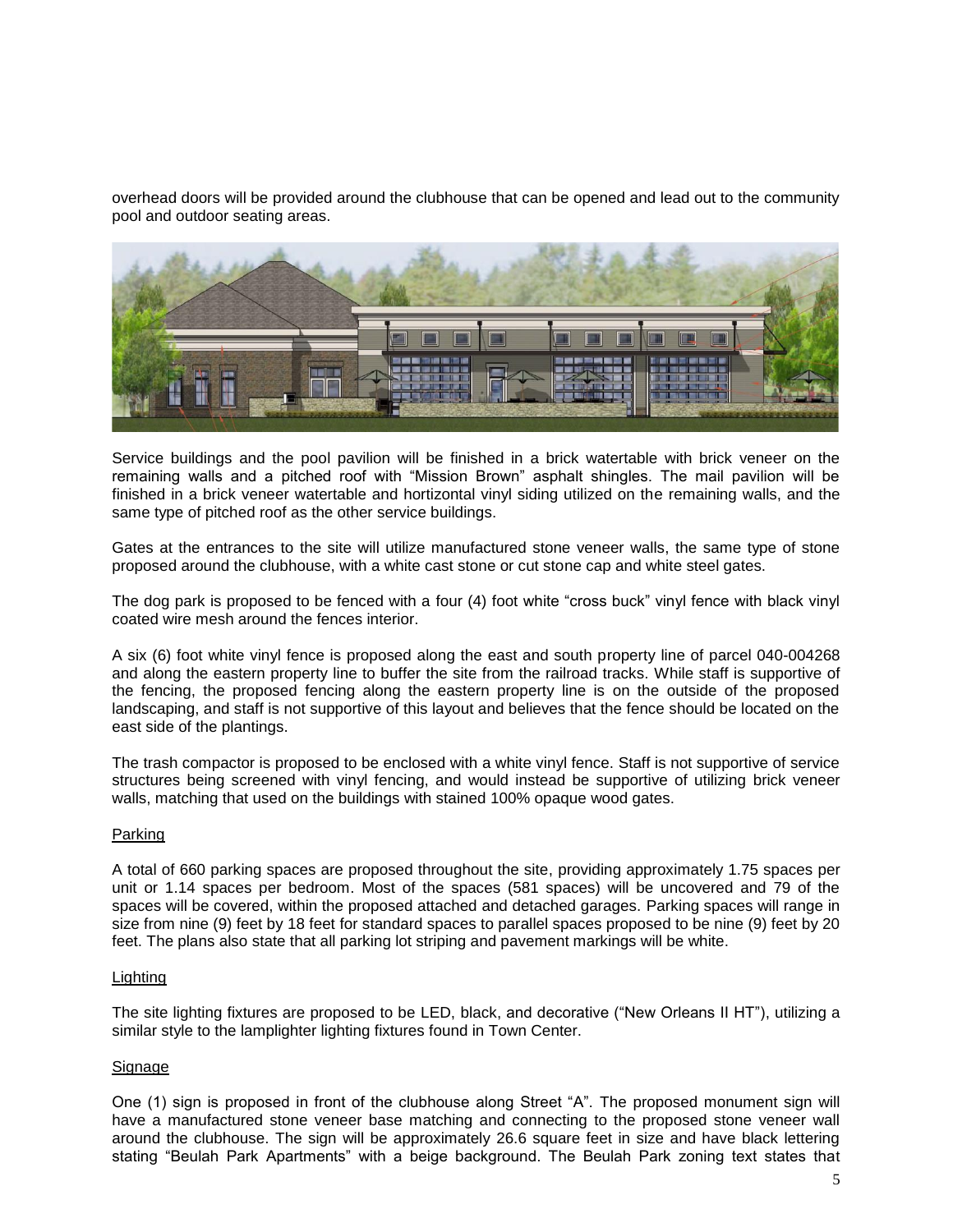entry/monument signage is to be approved as part of the final development plan, and staff is supportive of the proposed sign.

# **Analysis**

Per Section 1135.14 of the Codified Ordinances of Grove City, Planning Commission is charged with reviewing and evaluating Preliminary and Final Development Plan applications by applying the eight (8) findings.

## **(1) The uses proposed will not be detrimental to present and potential surrounding uses, but will have a beneficial effect which could not be achieved under any other district.**

**Finding is Met:** The proposed multi-family development meets the requirements of the approved Beulah Park Zoning Text. The Beulah Park Conceptual Framework calls for quality design for an attractive public and private realm. This proposed development will create that quality development through the proposed materials on the building and the proposed amenities on the site including the clubhouse and pool, tot lot, dog park, and sidewalks that will connect to the greater Beulah Park path network.

# **(2) Any exception from Zoning Code (Ordinance C79-74, passed January 20, 1975) requirements is warranted by the design and amenities incorporated in the Development Plan.**

**Finding is Met:** A number of exceptions from Code are proposed with this development including the standard parking space size and amount of proposed open space; however, staff believes that the proposed deviations are appropriate for the development given the intended urban character of the site and the additional open space and amenities that will be available to residents of the subarea as part of the larger Beulah Park development. Additionally, the proposed development meets the requirements for the subarea in the approved Beulah Park zoning text.

# **(3) Land surrounding the proposed development can be planned in coordination with the proposed development and that it is compatible in use.**

**Finding is Met:** The proposed apartments and townhomes meet the quality of design intended for the area by utilizing both an urban and suburban design of the buildings, used in other recent apartment projects. Additionally, the site is part of the larger Beulah Park development and master planned PUD, and will connect with the area via proposed roadway, sidewalk and trail network. The Beulah Park Conceptual Framework calls for greater connectivity, and with the proposed sidewalks and multiple points of access, the proposed site layout meets that expectation.

#### **(4) The proposed change to a Planned Unit Development District is in conformance with the general use intent of the area.**

**Finding is Met:** The proposed multi-family development is in conformance with the Beulah Park zoning text and is proposing less density and units than Subarea H was approved for with the rezoning, providing less of an impact on the surrounding area. Additionally, the design of the buildings meets the quality of development that staff has intended for the Beulah Park site. Furthermore, the Beulah Park Conceptual Framework recommended that greater connectivity and quality design be provided. The proposed sidewalks and roadways on the site will provide multiple connectivity points for both vehicular and pedestrian access. With the recreational amenities on the site, such as the pool, tot lot, and dog park, staff believes that the quality of design the Framework calls for has been met, as well.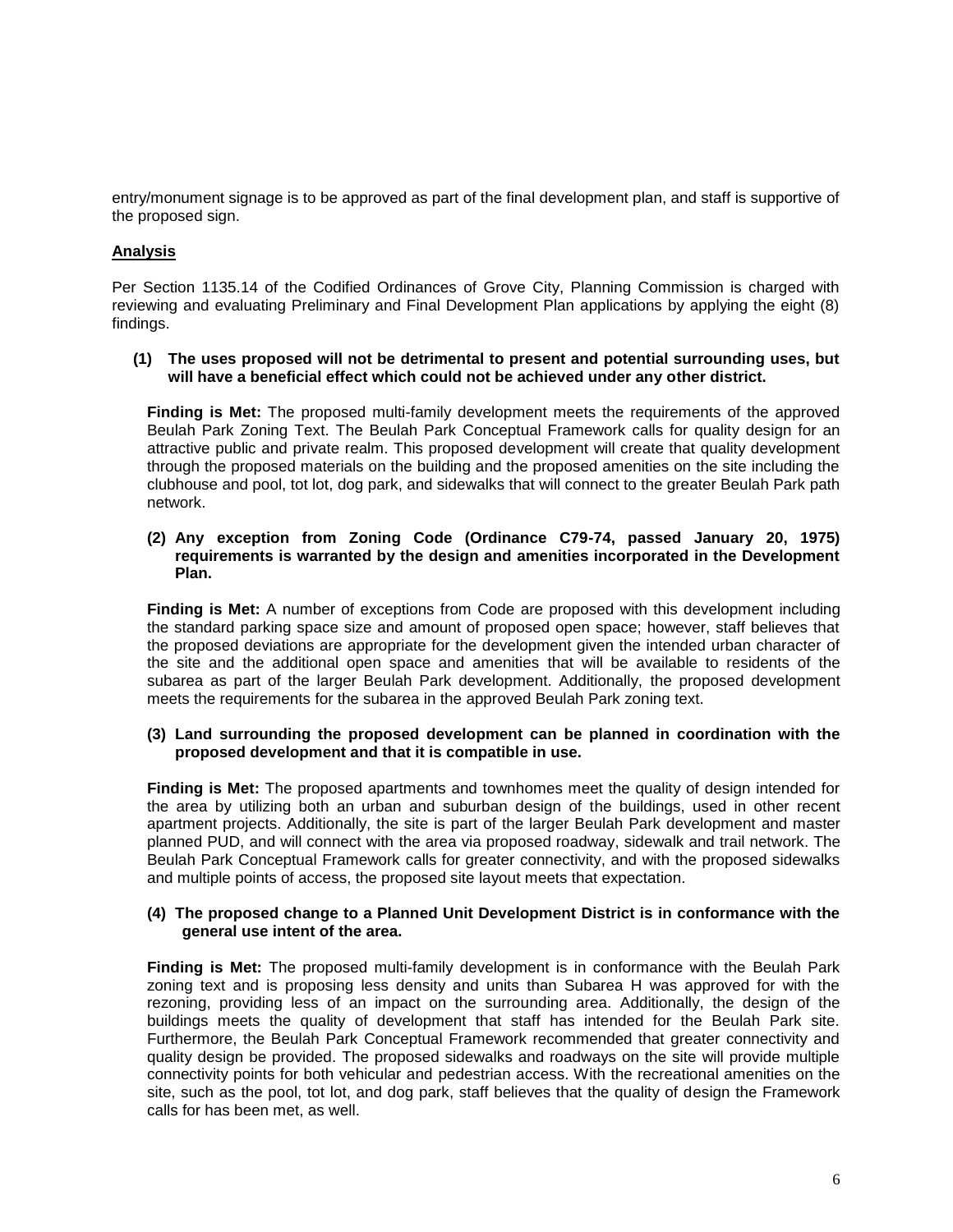## **(5) Existing and proposed streets are suitable and adequate to carry anticipated traffic within the proposed district and in the vicinity of the proposed district.**

**Finding is Met:** The site will have two entrances/exits onto Street "A" which is proposed to have an access onto both Southwest Blvd and Broadway, providing multiple points of access to and from this site. Additionally, Street "A" will connect with another proposed street that will have an access point onto Demorest Road, providing a third access point.

#### **(6) Existing and proposed utility services are adequate for the proposed development.**

**Finding is Met:** The existing and proposed utility services are adequate for the proposed development. A more detailed review of the utilities will be conducted with the engineer / site improvement plan.

# **(7) Each phase of the proposed development, as it is proposed to be completed contains the required parking spaces, landscape and utility areas necessary for creating and sustaining a desirable and stable environment.**

**Finding is Met:** The proposed development is proposed to be developed in a single phase and has been designed to contain the parking, landscaping and utilities to create a desirable environment.

# **(8) The proposed Planned Unit Development District and all proposed buildings, parking spaces and landscape and utility areas can be completely developed within seven years of the establishment of the district, unless otherwise provided for by Council.**

**Finding is Met:** The proposed project, including building, parking spaces, landscaping and utilities can be completely developed within seven years.

#### **GroveCity2050 Guiding Principles Analysis**

The City of Grove City adopted the GroveCity2050 Community Plan in January 2018 which contains specific goals, objectives and actions to guide growth in the community. Five (5) guiding principles are identified that articulate Grove City's community values and direct the recommendations in the Plan. Applications submitted to Planning Commission are reviewed based on these 5 Guiding Principles:

#### **(1) The City's small town character is preserved while continuing to bring additional employment opportunities, residents and amenities to the community.**

**Finding is Met:** The proposed site design utilizes both an urban design similar to that found in Town Center along the primary roadway and transitions internally to a more suburban design as the development nears existing residential areas to the east. Additionally, the site will provide 2.39 acres of open space for residents, adding to the amenity space in the proposed central open space approved as part of the rezoning of Beulah Park.

#### **(2) Quality design is emphasized for all uses to create an attractive and distinctive public and private realm.**

**Finding is Met:** Staff believes that the building materials stated in the text and shown on the provided renderings, including brick, stone, vinyl, and others, will create an attractive and quality development, as well as the proposed site layout with landscaping. Additionally, the amenities provided on the site including the clubhouse, pool, tot lot, dog park, and sidewalks will create a quality public realm for the subarea's residents.

# **(3) Places will be connected to improve the function of the street network and create safe**